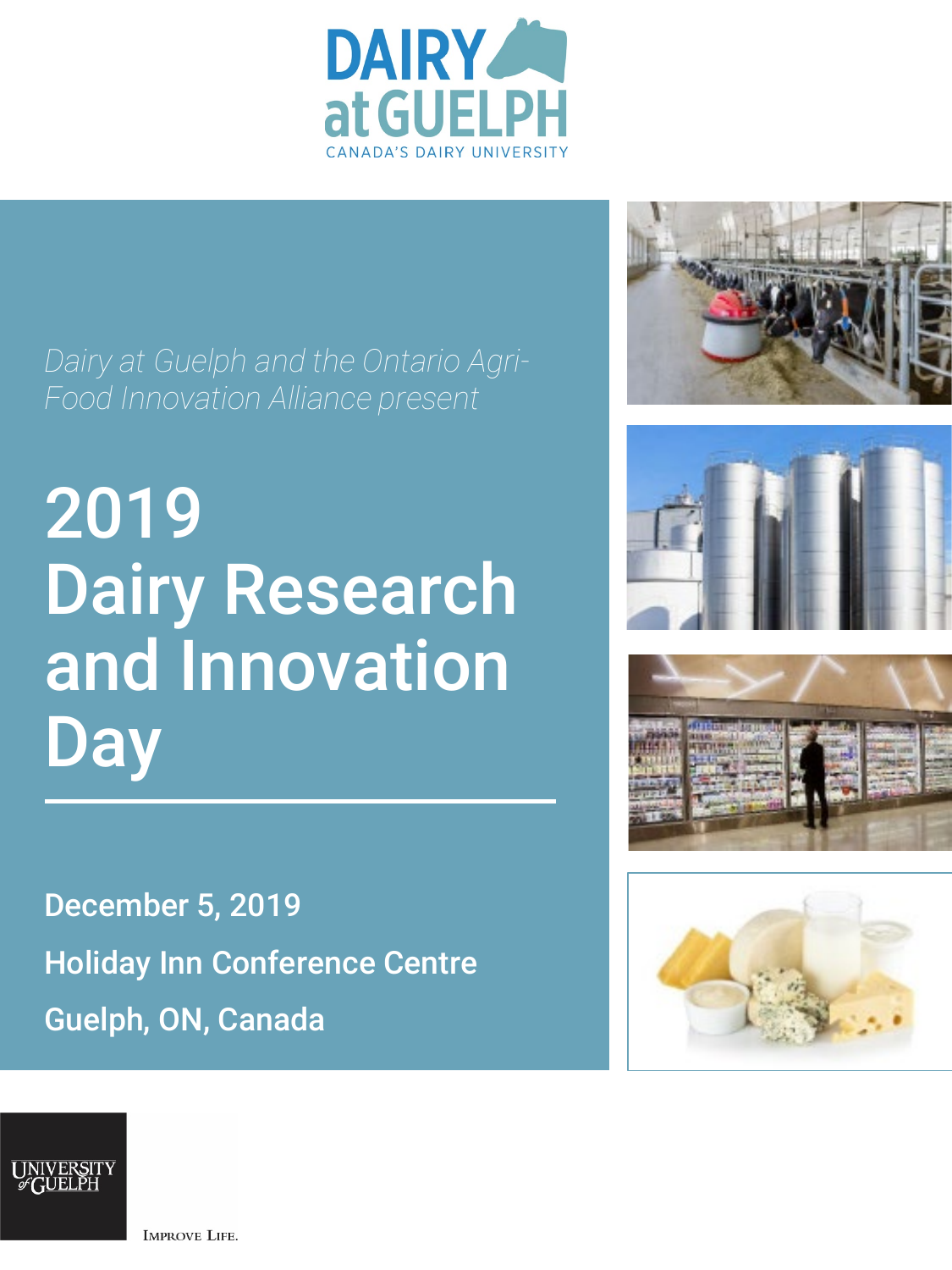

# **2019 Dairy Research and Innovation Day**

December 5, 2019, Holiday Inn Conference Centre, Guelph, ON

- **8:00 – 8:30 Registration & Continental Breakfast**
- **8:30 – 8:40 Welcome**
- **8:45 – 9:30 Keynote Lecture**

**Cheryl Smith** *- Marketing Dairy to Ontario Consumers … challenges, opportunities and success*

**9:30 – 10:15 Session 1: Economics, Environment & Engineering**

**Getu Hailu** *- Economic analysis of increasing feed efficiency and reducing methane emissions through genomics in canada's dairy industry*

**Claudia Wagner-Riddle** *- Carbon footprint of milk production in intensive dairy production systems*

**Christopher Collier** *- Microfluidic devices for antibiotic detection in dairy products*

- **10:15 – 10:45 Coffee Break**
- **10:45 – 11:35 Session 2: Dairy Foods, Human Health & KTT Andrea Buchholz** *- Recent advances of the Dairy Research Group and Guelph Family Health Study* **Steve Roche** *- Turning Research Into Action in the Canadian Dairy Industry* **Arthur Hill** *- Biomarkers for grass fed milk and other dairy projects*
- **11:45 – 12:45 Lunch**

**12:45 – 13:30 Session 3: Dairy Cattle**

**Dan Tulpan** *- A machine learning approach for classifying beta-casein genotypes from milk MIR spectra*

**John Cant** *- Computer modelling in dairy nutrition research*

**Derek Haley** *- Animal care & welfare research from Dairy at Guelph*

- **13:30 – 14:00 Coffee Break**
- **14:00 – 14:45 Session 4: Poster Flash Session**

Flash presentations for selected student posters

- **14:45 – 15:00 Concluding Remarks**
- **15:00 – 16:00 Poster Viewing and Informal Wine & Cheese Mixer**
- **16:00 Event Concludes**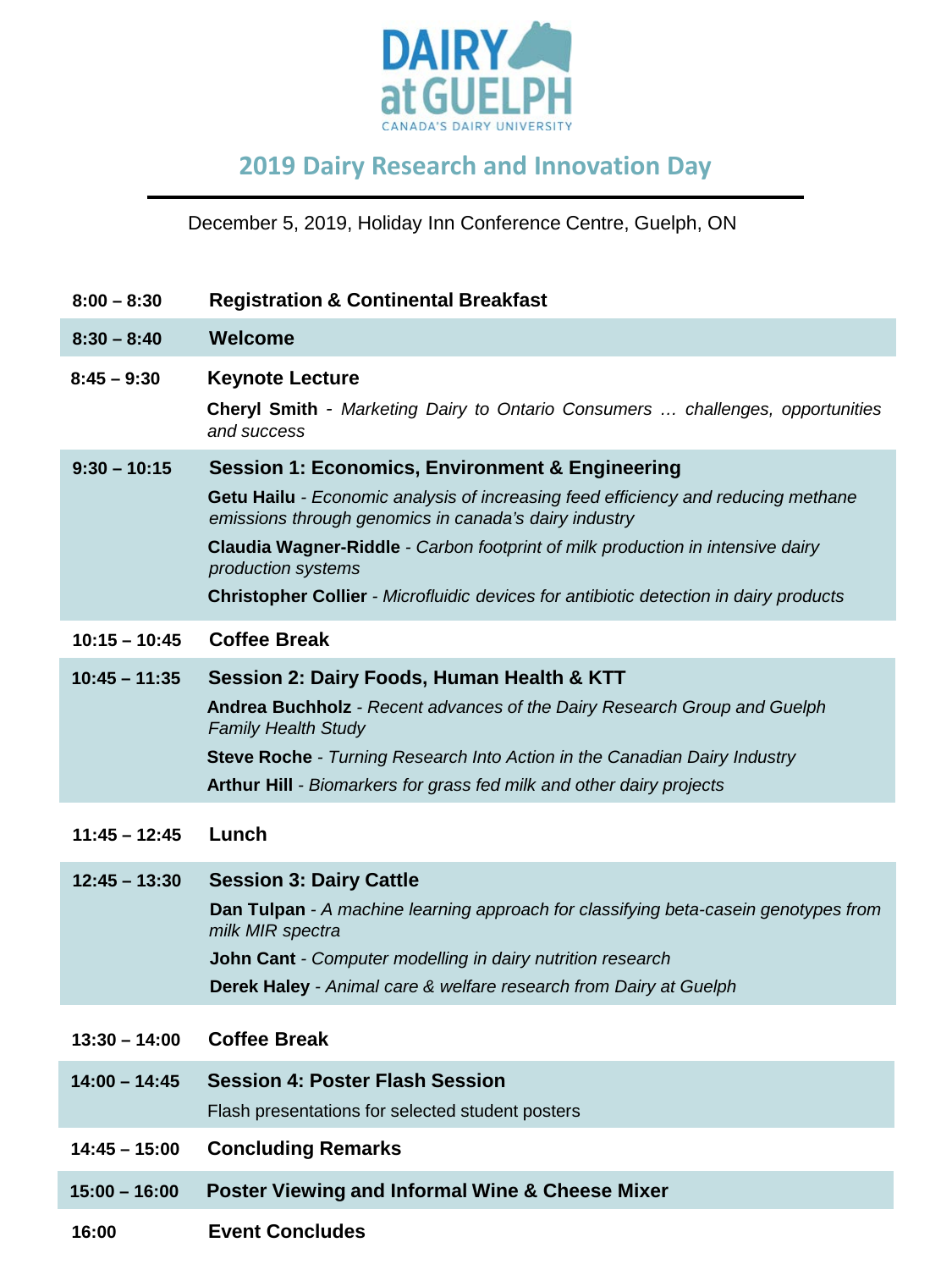

**Chief Executive Officer, Dairy Farmers of Ontario.** Cheryl Smith has 30 years of experience as a business leader. She is a director for the Grocery Foundation, on the Grocery Business Senior Leadership Advisory Council and Canadian Grocer Star Women Advisory Committee. Cheryl recently retired from Parmalat, where she was general manager of the cheese division and a member of the executive team. She was also the chair of the Ontario Dairy Council and on the board of governors for Food and Consumer Products of Canada. Cheryl has BA and a MASc from the University of Waterloo and has completed a number of business management training courses.





Getu Hailu is a Professor in the Department of Food, Agricultural and Resource Economics (FARE) at the University of Guelph. Getu's research focuses on agribusiness competitiveness, efficiency and productivity, innovation, price risk management and consumer demand for food. Getu joined the Department of Food, Agricultural and Resource Economics (FARE) at the University of Guelph in May 2005.



## 10 :00 Claudia Wagner-Riddle

Claudia grew up in Brazil and developed an interest in soil and climate after a frost destroyed many of the coffee plantations in her region. After completing her BSc, she took a research position in Germany looking at soil erosion, which inspired her to eventually pursue graduate research. Today, she is a worldrenowned environmental science researcher focusing on the mitigation of greenhouse gases emitted by agricultural production systems.



### 10:15 Christopher Collier

Christopher leads the Collier Research Group (CRG), that operates within the School of Engineering at the University of Guelph, with experimental photonics work in the Applied Optics and Microsystems Laboratory (AOML). Their primary research focus is optics and photonics. The CRG has developed optofluidic and lab-on-a-chip technologies and is working on microfluidic devices for the dairy industry.



Andrea is a professor at the University of Guelph in Applied Human Nutrition. In line with her interest in body composition and energy metabolism, she is the Director of the University of Guelph Body Composition Lab, and a coinvestigator of the Guelph Family Health Study. She is also co-lead of the Dairy Research Group, which is interested in purchase, consumption and health outcomes of dairy and plant-based dairy alternatives in families with young children.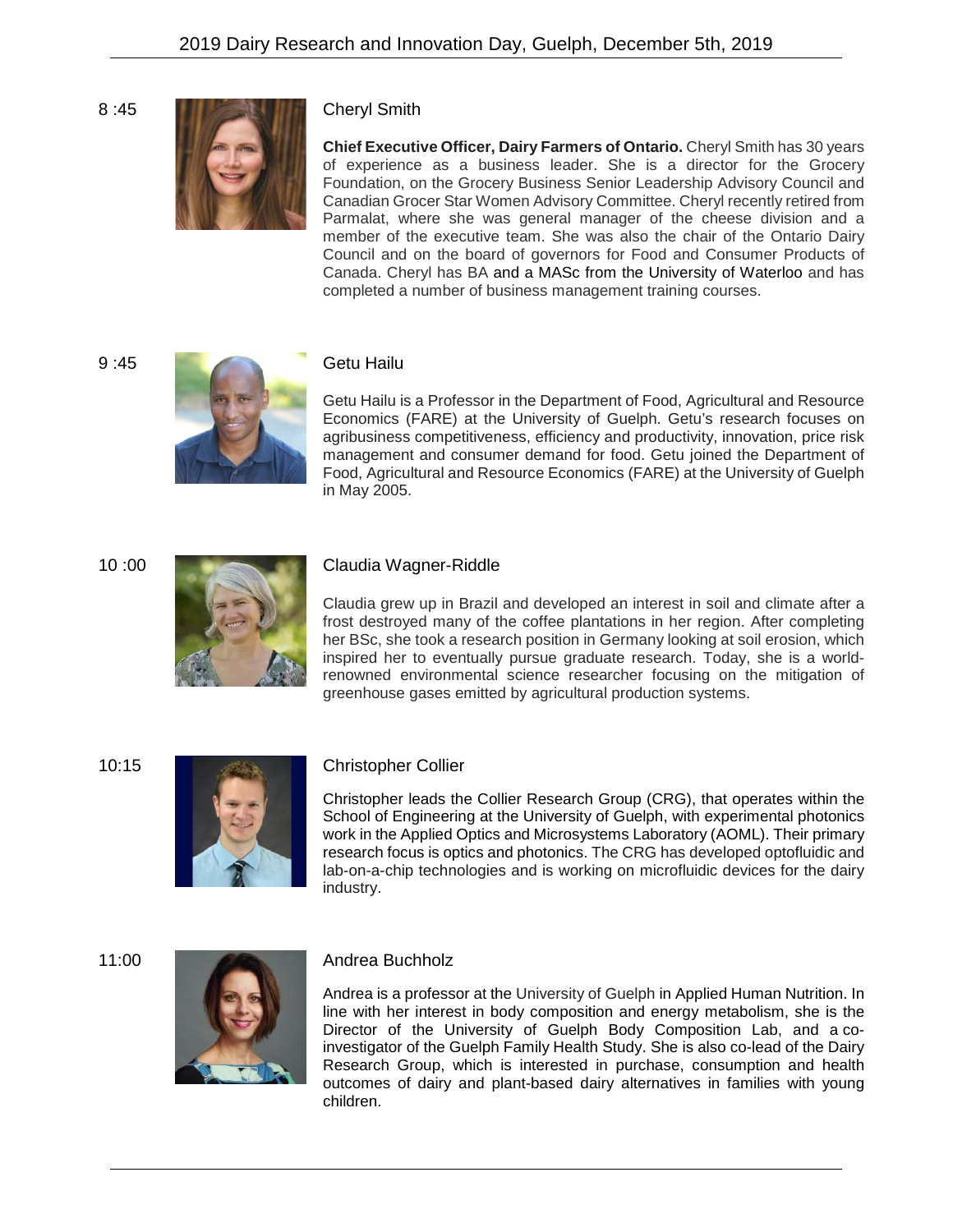

Steven is the Director and Principal Consultant for ACER Consulting, and has a vision for improving animal health through applied research and creative communication. ACER is driven by his passion and interdisciplinary skill set, which blends epidemiological research, agricultural extension, and health promotion. His mission is to develop and deliver evidence-based solutions to motivate on-farm change, and improve animal health and welfare.



Art completed a BSc in Agr (spec Dairy Science) and both MSc and PhD in Food Science at Guelph and joined the faculty at Guelph in 1986. Art was promoted to full professor in 2007, and was Chair Department of Food Science from 2009 to 2019. Art's research relates to dairy science and technology, especially cheese science, including cheese safety. Art led the development of the Guelph Food Innovation Centre, and was recently awarded substantial funding from the Canadian Dairy Commission to develop an online Masters Degree in Dairy Technology and Management, and a comprehensive Cheese Making Certificate Program.





Dan Tulpan is an Assistant Professor in Animal Biosciences. His research interests range from computational biology and bioinformatics to mathematical modelling and computer vision. His expertise has application across a broad range of topics, but at the University of Guelph, Dan is applying his skills to livestock breeding and other areas of plant and animal science. He has held numerous research and academic positions across Canada and worked in the software industry internationally.



John did his BSc at the Nova Scotia Agricultural College and MS and PhD at UC Davis in California. He joined the faculty of the Department of Animal Biosciences in 1996. He supervises a dynamic group of students who use a combination of in vivo, in vitro, and in silico techniques to study the physiological and biochemical regulation of milk synthesis in dairy cows, and the metabolic consequences of cows' milk consumption in animals.



Derek believes that studying the behavioural biology of cattle sheds light on how they see and experience the world, and ultimately offers us insight into their feelings. What drives their behaviour? How do the ways that we interact with them, house them, and manage them, impact their well-being? In his lab, answering these questions are fundamental to ensuring that the animals we farm, in this case cattle, live a good life.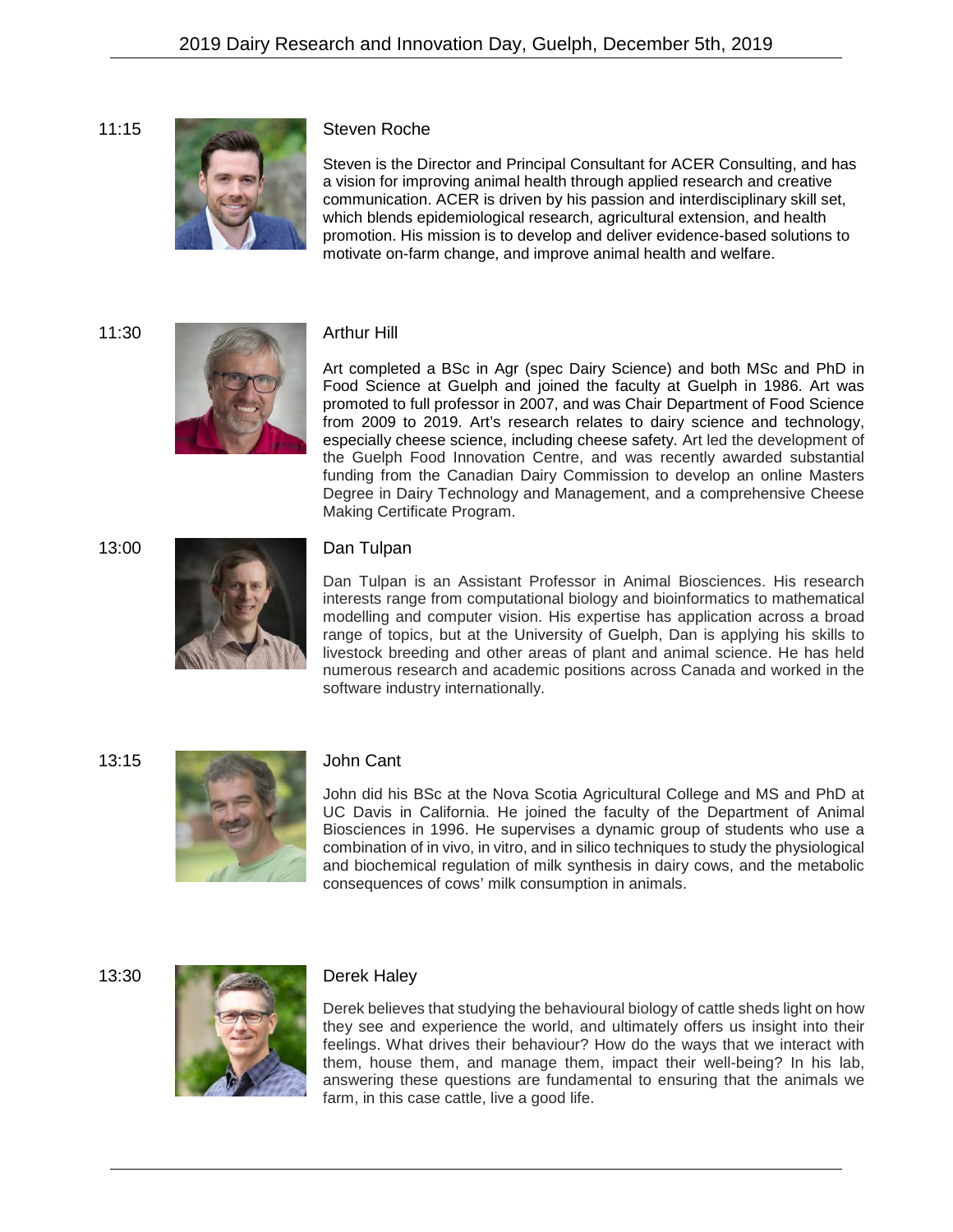- 1. *Caustic paste disbudding: Understanding pain control for young dairy calves.* Authors: C. Reedman, C. Winder, T. Duffield. **(Flash session)**
- 2. *Investigating the dynamics of Johne's disease on Ontario dairy farms.* Authors: J. Imada, D. Kelton, S. Roche, C.Bauman.
- 3. *Effect of co-consumption of enhanced protein concentration and modified casein:whey ratio milk with cereal on satiety and glycemic response.* Authors: B.H.M. Kung, A.J. Wright, H.D. Goff. **(Flash session)**
- 4. *The Wonderful World of Silage.* Authors: J. Huffman, N. Ek, G. LaPointe.
- 5. *A prudent approach to antibiotic treatment of high-risk calves at arrival to a dairy beef facility.* Authors: T. Von Konigslow, D. Renaud, T. Duffield, C. Winder, D. Kelton.
- 6. *Hibernating bacteria: spore-formers in dairy production and processing.* Authors: A.M. Olajide, G. LaPointe.
- 7. *Effects of liquid molasses supplementation through automated milking systems.* Authors: S. Moore, M. King, A. Cánovas, A. Carpenter, T. DeVries. **(Flash session)**
- 8. *Switchgrass as a replacement for wheat straw in conventional and high starch lactating dairy cow rations.* Authors: B. Lemay, R. Nagle, Ja. DeBruyn, A. Heeg, M. Thimmangari, A. Carpenter.
- 9. *Study on dairy and dairy alternative intake.* Authors: A. Laila, N.Topakas, J. Haines, D. Ma, G. Newton, A. Buchholz. **(Flash session)**
- 10. *Cows for the future: Breeding for efficiency.* Authors: K. Houlahan, C.F. Baes, F. Miglior, D. Seymour, A. Butty, G. Ritchie, G.A. Oliveira Jr., T.C.S. Chud, V.R. Osborne. F.S. Schenkel. **(Flash session)**
- 11.*The Economics of Robotic Milking Systems in Dairy: Productivity and Profitability.* Authors: F. Huang, G. Hailu. **(Flash session)**
- 12.*Characterizing Bacterial Diversity in Undefined Dairy Starter Cultures.* Authors: M. Siddiqi, G. LaPointe.
- 13.*Is MHC-DRB3 Polymorphism Contracting in the Canadian Holstein Population?* Authors: M. Emam, S. Tabatabaei, S. Cartwright, W. Szkotnicki, K. Judson, B.A. Mallard.
- 14. *Milk to cheese; Ripening cultures.* Authors: Z. Barzideh, G. LaPointe.
- 15. *Biomarkers of stress in dairy cattle.* Authors: T. Sullivan, A. Sharma, K. Lamers, J. Guo, Y. Mao, N.A. Karrow.
- 16. *Do you like your cheese curds squeaky?* Authors: K. Mohan, A.Tellez-Lance, G. LaPointe, A. R. Hill.
- 17. *Efficacy of dry-off antibiotics: a systematic review and network meta-analysis.* Authors: C. McMullen, C. Winder, J. Sargeant, D. Kelton, A. O'Connor.
- 18.*Goat and cow butter coffee: A human study.* Authors: A. Tucker, N. Rafiee Tari, M. Latif, T. Morrison, A. Wright.